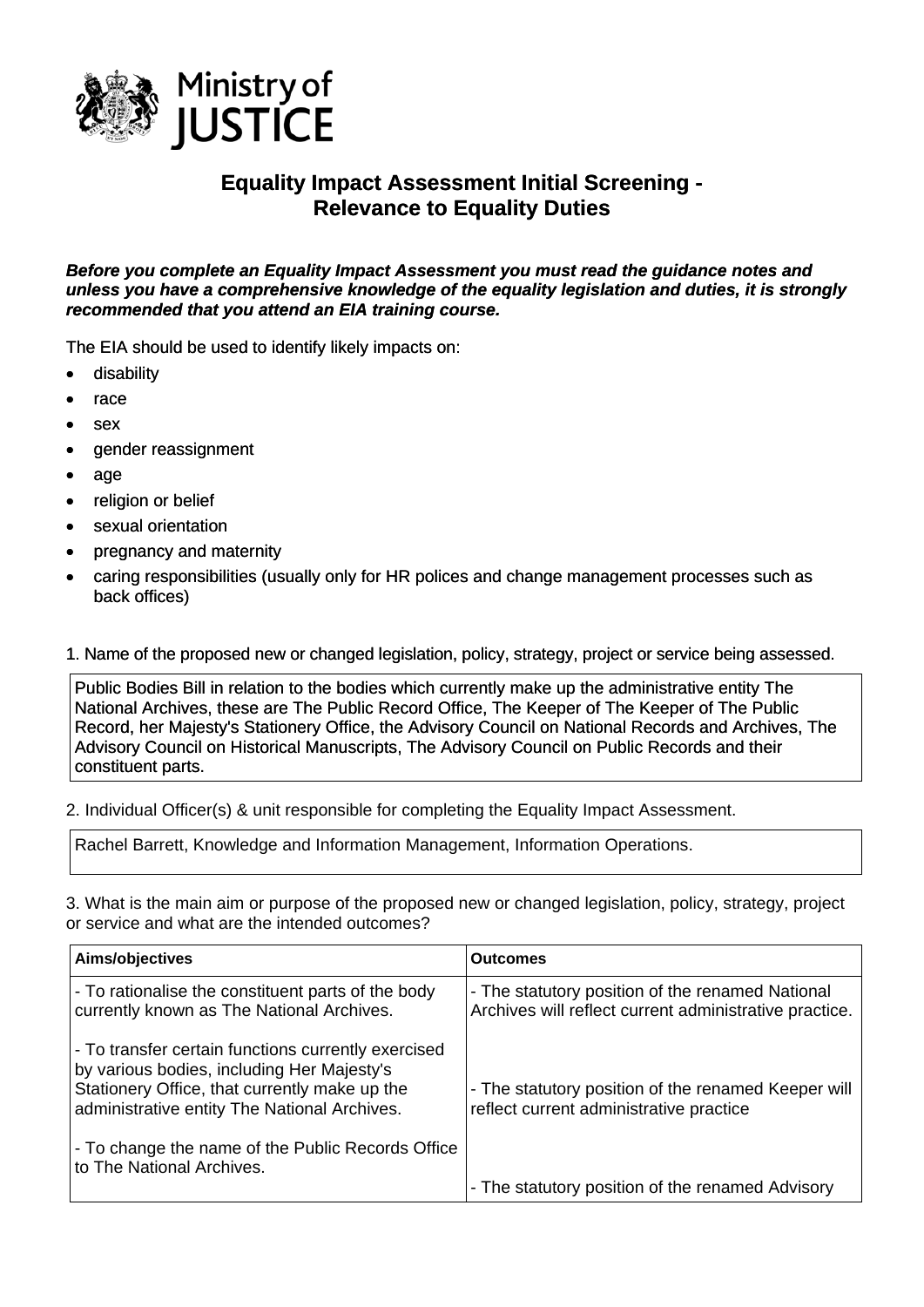| - To transfer existing functions both statutory and<br>administrative to the new Keeper of The National<br>Archives Role.                                                | Council on Public Records will reflect current<br>practice |
|--------------------------------------------------------------------------------------------------------------------------------------------------------------------------|------------------------------------------------------------|
| - To rename the Keeper of Public Records as the<br>Keeper of The National Archives                                                                                       |                                                            |
| - To consolidate the Advisory Council on Public<br>Records into a single body by ensuring that<br>relevant statutory and administrative functions<br>reside in one body. |                                                            |
| - To change the name of the Advisory Council on<br>Public Records to The Advisory Council on<br><b>National Records and Archives</b>                                     |                                                            |

4. What existing sources of information will you use to help you identify the likely equality impacts on different groups of people?

*(For example statistics, survey results, complaints analysis, consultation documents, customer feedback, existing briefings, submissions or business reports, comparative policies from external sources and other Government Departments).* 

As these proposed legislative changes involve consolidation of existing functions and renaming only, they will not affect the functions that are carried out, and there are no financial implications. The single rationale for these reforms is to place the existing arrangements underpinning The National Archives on a statutory footing, and to merge Advisory Councils on a statutory basis to reflect administrative practice. This involves transferring the statutory duties of some of The National Archives' component parts through the Public Bodies Bill, in order to reflect the existing administrative arrangements. As there are no substantive changes being made, there will be no impact on staff or customers, and so no sources of information have been identified.

5. Are there gaps in information that make it difficult or impossible to form an opinion on how your proposals might affect different groups of people? If so what are the gaps in the information and how and when do you plan to collect additional information?

*Note this information will help you to identify potential equality stakeholders and specific issues that affect them - essential information if you are planning to consult as you can raise specific issues with particular groups as part of the consultation process. EIAs often pause at this stage while additional information is obtained.*

As no changes are being made to functions carried out, the proposed legislation will have no impact on staff, customers or stakeholder groups. Therefore no gaps in information have been identified.

6. Having analysed the initial and additional sources of information including feedback from consultation, is there any evidence that the proposed changes will have a **positive impact** on any of these different groups of people and/or promote equality of opportunity?

Please provide details of which benefits from the positive impacts and the evidence and analysis used to identify them.

The proposed legislation will have no financial implications or any impact on The National Archives existing functions, its staff, customers or stakeholders. The consultation did not provide any evidence to suggest otherwise.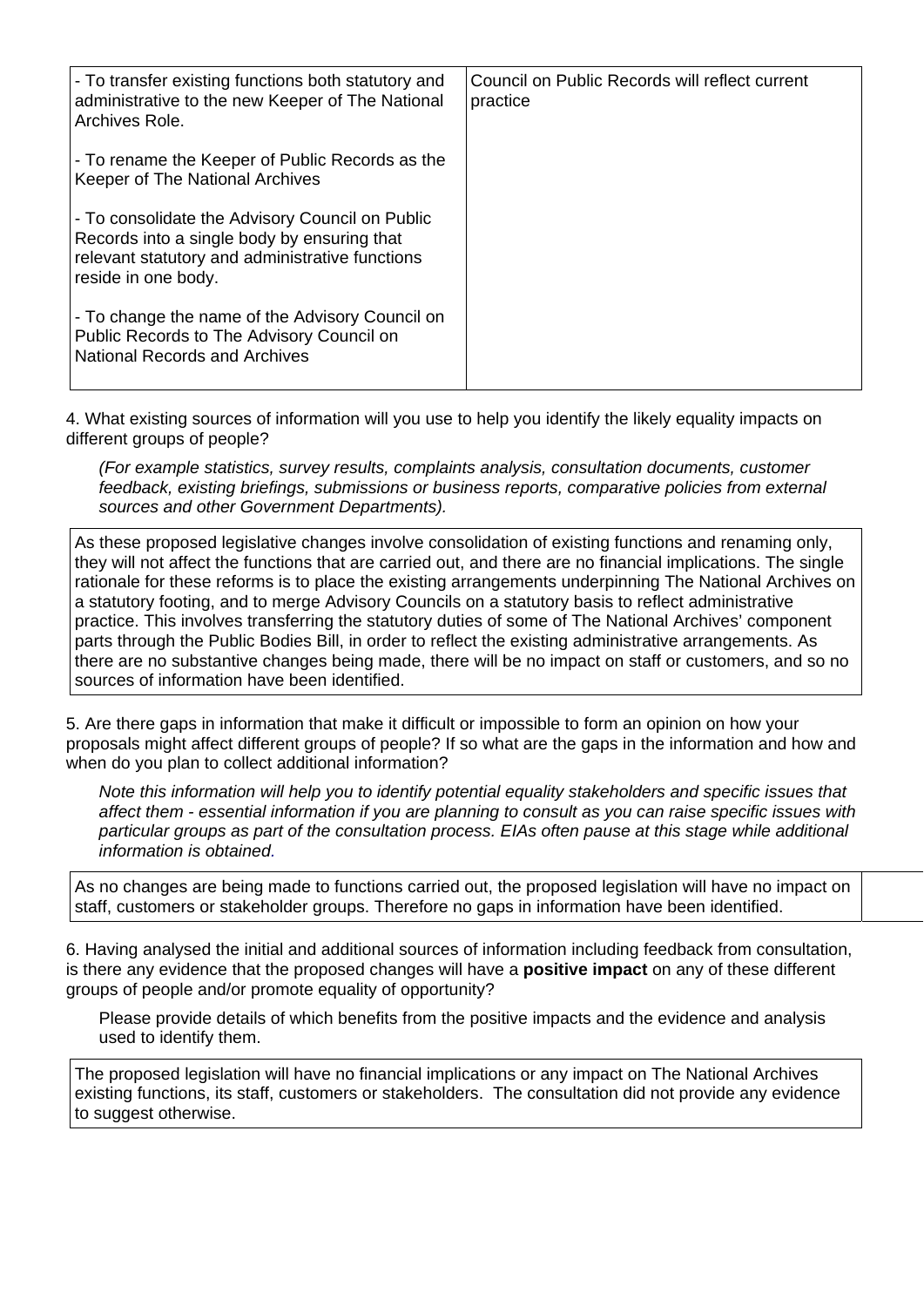7. Is there any feedback or evidence that additional work could be done to promote equality of opportunity?

If the answer is yes, please provide details of whether or not you plan to undertake this work. If not, please say why.

No, due to the nature of the changes being proposed there was no evidence that additional work is required to promote equality of opportunity.

8. Is there any evidence that proposed changes will have **an adverse equality impact** on any of these different groups of people?

Please provide details of who the proposals affect, what the adverse impacts are and the evidence and analysis used to identify them.

As the proposed legislation will have no financial implications and will not impact on The National Archives services there will be no adverse equality impact on its staff, customers or stakeholder groups, the consultation responses did not provide any evidence to suggest otherwise.

9. Is there any evidence that the proposed changes have **no equality impacts**?

Please provide details of the evidence and analysis used to reach the conclusion that the proposed changes have no impact on any of these different groups of people.

No, as the proposed changes will have no direct impact on The National Archives or its users there are no equality impacts.

10. Is a full Equality Impact Assessment Required?  $\Box$  Yes  $\Box$  No  $\boxtimes$ 

If you answered 'No', please explain below why not?

NOTE - You will need to complete a full EIA if:

- the proposals are likely to have equality impacts and you will need to provide details about how the impacts will be mitigated or justified
- there are likely to be equality impacts plus negative public opinion or media coverage about the proposed changes
- you have missed an opportunity to promote equality of opportunity and need to provide further details of action that can be taken to remedy this

**If your proposed new or changed legislation, policy, strategy, project or service involves an Information and Communication Technology (ICT) system and you have identified equality impacts of that system, a focused full EIA for ICT specific impacts should be completed. The ICT Specific Impacts template is available from MoJ ICT or can be downloaded from the Intranet at: <http://intranet.justice.gsi.gov.uk/justice/equdiv/equal-impact.htm>, and should be referenced here.** 

As these proposed legislative changes involve consolidation and renaming only, they will not affect the functions that are carried out, and there are no financial implications. As there are no substantive changes being made, there will be no impact on staff or customers which will effect equality of opportunity.

11. Even if a full EIA is not required, you are legally required to monitor and review the proposed changes after implementation to check they work as planned and to screen for unexpected equality impacts. Please provide details of how you will monitor evaluate or review your proposals and when the review will take place.

As the changes being proposed at The National Archives do not have any financial implications and do not impact on its functions it will not be necessary to monitor the impact for equality purposes. Should the proposals change the MoJ will review the equality impact assessment and ensure that steps are taken to monitor and evaluate the impact.